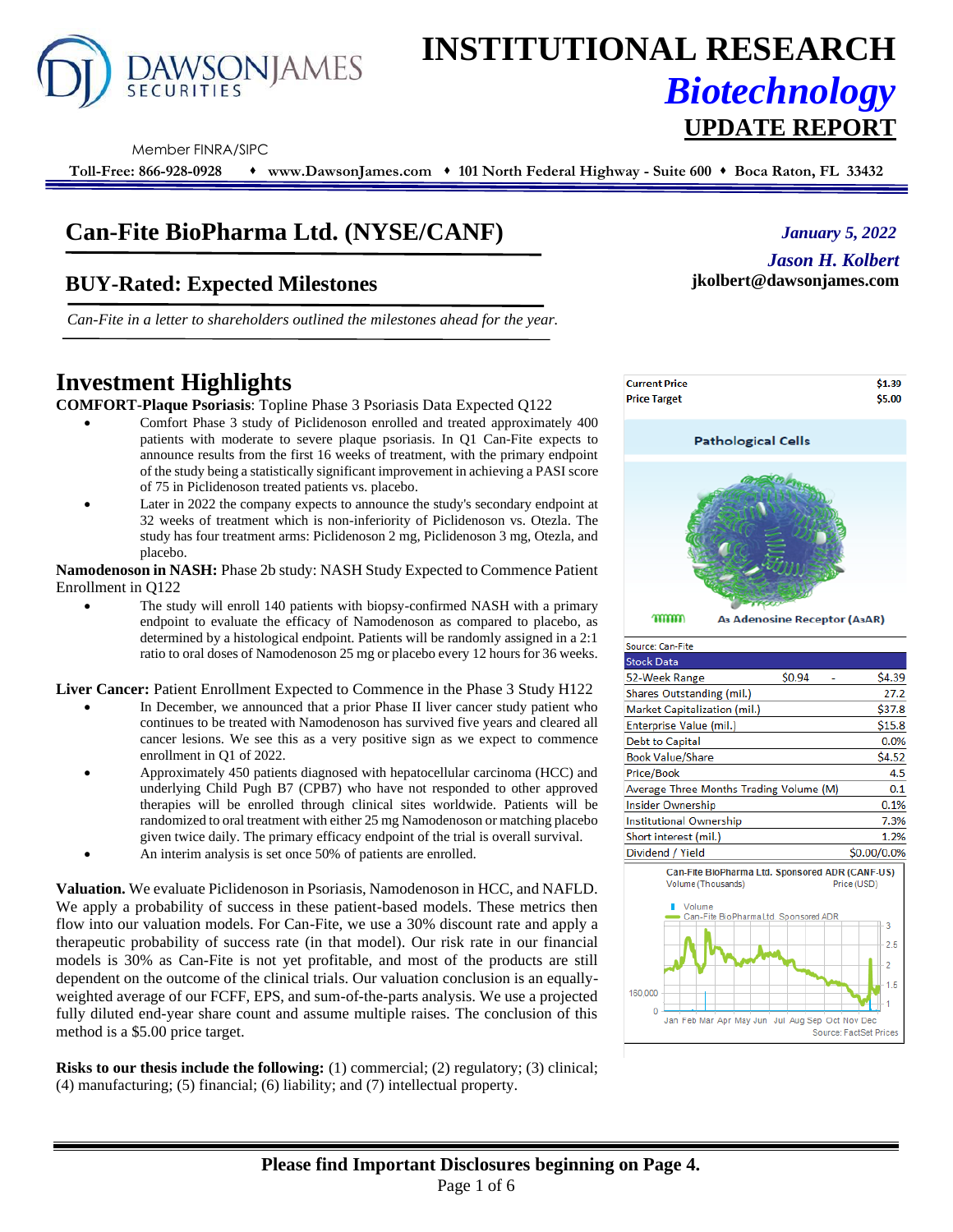

#### **Product Modeling Assumptions**

- 1. We assume the program in RA does not continue but Psoriasis does to a second pivotal trial. If we assume a similar size, cost, and time for the studies, it suggests we could see U.S. top line data in a year from the current trial.
- 2. We assume Can-Fite may partner Piclidenoson (and Namodenoson). For the purpose of our model, we assume a sliding scale royalty at a base of 25% but rising to 30% based on sales levels. In accordance with this assumption, we only moderately increase G&A expenses as the Company is not likely to build a salesforce in this scenario.
- 3. We assume pricing of \$5,000 in the U.S. and \$3,000 in Europe with 2% year on year increases for Piclidenoson in Psoriasis, and the target population is assumed to be high A3AR expressers.
- 4. A probability success factor of 50% to our models for Psoriasis.
- 5. We assume Namodenoson is approved and launches (U.S. and Europe), for late-stage liver cancer in 2024.
- 6. We assume Namodenoson pricing of \$50,000 in the U.S. and \$35,000 in Europe with a 2% y/y increase.
- 7. A probability success factor of 50% is applied to our HCC model-based, which is based on Phase 2 data.
- 8. A probability success factor of 10% to our U.S. and EU models for NAFLD/NASH as the current Phase 2 study is exploratory, and the clinical development pathway for this indication is long and expensive and may require a partner to pay development costs. As such, we believe it's prudent to heavily discount the indication.
- 9. We do not include CF 602 for the ED indication in our model as the product is still in early stages of testing. We assume a partner is needed to move the project into the clinic.
- 10. We do not include any estimates for COVID.

#### **Exhibit 1. Product Market Models**

| Piclidenoson - CF101 (US)                           | 2018E     | 2019E     | 2020E     | 2021E     | 2022E     | 2023E      | 2024E     | 2025E     | 2026E     | 2027E     | 2028E     | 2029E     | 2030E     |
|-----------------------------------------------------|-----------|-----------|-----------|-----------|-----------|------------|-----------|-----------|-----------|-----------|-----------|-----------|-----------|
| Psoriasis incidence                                 | 7.178.760 | 322.335   | 7.468.782 | 7.618.158 | 7.770.521 | 7.925.931  | 8.084.450 | 8.246.139 | 8,411,061 | 8,579,283 | 8.750.868 | 8,925,886 | 9.104.403 |
| Increase in incidence                               | 2%        | 2%        | 2%        | 2%        | 2%        | 2%         | 2%        | 2%        | 2%        | 2%        | 2%        | 2%        | 2%        |
| Plaque psoriasis (80%)                              | 5.743.008 | 5.857.868 | 5.975.026 | 6.094.526 | 6.216.417 | 6,340,745  | 6.467.560 | 6,596.91  | 6.728.849 | 6.863.426 | 000.695   | 7.140.709 | 7.283.523 |
| Moderate to severe plaque psoriasis (17%)           | 976,311   | 995.838   | 1.015.754 | 1.036.069 | 1.056.79  | 1.077.927  | 1,099,485 | 1.121.475 | 1,143,904 | 166,782   | ,190,118  | 1.213.920 | 1.238.199 |
| Patients seeking treatment (84%)                    | 820,102   | 836,504   | 853,234   | 870,298   | 887.704   | 905,458    | 923.568   | 942,039   | 960,880   | 980,097   | 999,699   | 1,019,693 | 1,040,087 |
| <b>Market Penetration</b>                           |           |           |           |           |           | 0.0%       | 3.0%      | 6.0%      | 7.0%      | 8.0%      | 9.0%      | 10.0%     | 11.0%     |
| Patients receiving CF101                            |           |           |           |           |           |            | 27.707    | 56,522    | 67.262    | 78,408    | 89.973    | 101.969   | 114,410   |
| Annual cost of treatment                            |           |           |           |           |           | $5,000$ \$ | 5.100     | 5.202     | 5.306     | 5.412 S   | 5.520     | 5.631     | 5.743     |
| Increase in Price                                   |           |           |           |           |           | 2%         | 2%        | 2%        | 2%        | 2%        | 2%        | 2%        | 2%        |
| Revenue ('000)                                      |           |           |           |           |           | . .        | 141,306   | 294.029   | 356,893   | 424.356   | 496.687   | 574.170 S | 657.103   |
| Probability of Success                              |           |           |           |           | 65%       | 65%        | 65%       | 65%       | 65%       | 65%       | 65%       | 65%       | 65%       |
| Total Revenue ('000)                                |           |           |           |           |           |            | 91.849    | 191.119   | 231.980   | 275.831   | 322.846   | 373.211   | 427,117   |
| Source: Company reports and Dawson James Securities |           |           |           |           |           |            |           |           |           |           |           |           |           |

| Piclidenoson - CF101 (EU)                                                                               | 2018E      | 2019E      | 2020E      | 2021E        | 2022E                  | 2023E                                               | 2024E                             | 2025E                                | 2026E                                  | 2027E                              | 2028E                                | 2029E                                | 2030E          |
|---------------------------------------------------------------------------------------------------------|------------|------------|------------|--------------|------------------------|-----------------------------------------------------|-----------------------------------|--------------------------------------|----------------------------------------|------------------------------------|--------------------------------------|--------------------------------------|----------------|
| Psoriasis incidence                                                                                     | 11,548,440 | 11,779,409 | 12.014.997 | 12,255,297   | 12.500.403             | 12.750.411                                          | 13,005,419                        | 13,265,528                           | 13,530,838                             | 13,801,455                         | 14.077.484                           | 14,359,034                           | 14,646.214     |
| Increase in incidence                                                                                   | 2%         | 2%         | 2%         | 2%           | 2%                     | 2%                                                  | 2%                                | 2%                                   | 2%                                     | 2%                                 | 2%                                   | 2%                                   | 2%             |
| Plague psoriasis (80%)                                                                                  | 9.238.752  | 9.423.527  | 9.611.998  | 9.804.238    | 10.000.322             | 10.200.329                                          | 10.404.335                        | 10.612.422                           | 10.824.670                             | 11.041.164                         | 11.261.987                           | 11,487,227                           | 11.716.971     |
| Moderate to severe plaque psoriasis (17%)                                                               | 1,570,588  | 1,602,000  | 1,634,040  | 1,666,720    | 1,700,055              | 1,734,056                                           | 1,768,737                         | 1,804,112                            | 1,840,194                              | 1,876,998                          | 1,914,538                            | 1,952,829                            | 1,991,885      |
| Patients seeking treatment (84%)                                                                        | 1,319,294  | 1,345,680  | 1,372,593  | 1,400,045    | 1,428,046              | 1,456,607                                           | 1,485,739                         | 1,515,454                            | 1,545,763                              | 1,576,678                          | 1,608,212                            | 1,640,376                            | 1,673,184      |
| <b>Market Penetration</b>                                                                               |            |            |            |              |                        | 0.0%                                                | 2.0%                              | 9.0%                                 | 10.0%                                  | 11.0%                              | 12.0%                                | 13.0%                                | 14.0%          |
| Patients receiving CF101                                                                                |            |            |            |              |                        |                                                     | 29.715                            | 136,391                              | 154,576                                | 173,435                            | 192,985                              | 213,249                              | 234,246        |
| Price of treatment                                                                                      |            |            |            |              | s                      | 3.000<br>- \$                                       | 3.060 \$                          | $3,121$ \$                           | $3,184$ \$                             | 3,247<br>s                         | 3.312 S                              | 3.378 S                              | 3.446          |
| Increase in Price                                                                                       |            |            |            |              |                        | 2%                                                  | 2%                                | 2%                                   | 2%                                     | 2%                                 | 2%                                   | 2%                                   | 2%             |
| Revenue ('000)                                                                                          |            |            |            |              | s                      | \$.<br>$\overline{\phantom{a}}$                     | $\mathbf{r}_\mathsf{S}$<br>90.927 | $\mathbf{r}_\mathbf{S}$<br>425,703   | $\mathbf{r}_\mathbf{S}$<br>492.113     | $\mathbf{r}_\mathbf{S}$<br>563,194 | 639,214 5                            | 720,459 \$                           | 807,224        |
| Probability of Success                                                                                  |            |            |            |              | 65%                    | 65%                                                 | 65%                               | 65%                                  | 65%                                    | 65%                                | 65%                                  | 65%                                  | 65%            |
| Total Revenue ('000)                                                                                    |            |            |            | $\mathbf{s}$ | $\mathbf{s}$<br>$\sim$ | $\mathbf{s}$<br>$\sim$                              | $59,103$ \$                       | 276,707 \$                           | 319,873 \$                             | 366,076 \$                         | 415,489 \$                           | 468.298 \$                           | 524,696        |
| Namodenos on - CF1 02 (US)                                                                              | 2018E      | 2019E      | 2020E      | 2021E        | 2022E                  | 2023E                                               | 2024E                             | 2025E                                | 2026E                                  | 2027E                              | 2028E                                | 2029E                                | 20305          |
| Hepatocellular Carcinoma incidence                                                                      | 42,355     | 43,202     | 44,066     | 44.947       | 45,846                 | 46,763                                              | 47,698                            | 48,652                               | 49.625                                 | 50,618                             | 51,630                               | 52,663                               | 53,716         |
| Increase in incidence                                                                                   | 2%         | 2%         | 2%         | 2%           | 2%                     | 2%                                                  | 2%                                | 2%                                   | 2%                                     | 2%                                 | 2%                                   | 2%                                   | 2%             |
| % of deaths due to Sorafenib in patients with Barcelona Clinic Liver Cancer stage CHCC (64%)            | 27,107     | 27,649     | 28,202     | 28,766       | 29,341<br>0.0%         | 29,928<br>0.0%                                      | 30,527                            | 31.137<br>5.0%                       | 31,760<br>6.0%                         | 32,395                             | 33,043                               | 33,704<br>9.0%                       | 34,378         |
| Market Penetration<br>Patients receiving CF101                                                          |            |            |            |              |                        |                                                     | 1.0%<br>305                       | 1,557                                | 1,906                                  | 7.0%<br>2,268                      | 8.0%<br>2.643                        | 3.033                                | 10.0%<br>3,438 |
|                                                                                                         | ×          |            |            |              |                        |                                                     |                                   |                                      |                                        |                                    |                                      |                                      |                |
| Price of treatment<br><b>Increase</b> in Price                                                          |            |            |            |              | 50,000<br>s<br>2%      | 51,000<br>2%                                        | 52.020<br>s<br>2%                 | 53,060<br>s<br>2%                    | 54.122 S<br>2%                         | 55.204 S<br>2%                     | 56,308<br>2%                         | 57,434<br>s<br>2%                    | 58,583<br>2%   |
| Revenue ('000)                                                                                          |            |            |            |              | s<br>a.                | s<br>$\sim$                                         | 15,880<br>s                       | 82.608<br>s                          | 103,135                                | ™s.<br>125,185 S                   | 148,848                              | 174,220 S<br>r.                      | 201,398        |
| Probability of Success                                                                                  |            |            |            |              | 50%                    | 50%                                                 | 50%                               | 50%                                  | 50%                                    | 50%                                | 50%                                  | 50%                                  | 50%            |
| Total Revenue ('000)                                                                                    |            |            |            |              | ٠                      | ٠                                                   | 7.940                             | 41.304 \$                            | 51,567 \$                              | 62.592 \$                          | 74.424                               | 87,110                               | 100,639        |
| Namodenoson - CF102 (EU)                                                                                | 2018E      | 2019E      | 2020E      | 2021E        | 2022E                  | 2023E                                               | 2024E                             | 2025E                                | 2026E                                  | 2027E                              | 2028E                                | 2029E                                | 2030E          |
| Hepatocellular Carcinoma incidence                                                                      | 54,111     | 55,193     | 56,297     | 57,423       | 58,572                 | 59,743                                              | 60,938                            | 62,157                               | 63,400                                 | 64,668                             | 65,961                               | 67,280                               | 68,626         |
| Increase in incidence                                                                                   | 2%         | 2%         | 2%         | 2%           | 2%                     | 2%                                                  | 2%                                | 2%                                   | 2%                                     | 2%                                 | 2%                                   | 2%                                   | 2%             |
| % of death occurrence due to Sorafenib in patients with Barcelona Clinic Liver Cancer stage C HCC (64%) | 34,631     | 35.324     | 36,030     | 36.751       | 37,486                 | 38.236                                              | 39,000                            | 39,780                               | 40,576                                 | 41,387                             | 42.215                               | 43,060                               | 43,921         |
| <b>Market Penetration</b>                                                                               |            |            |            |              | 0.0%                   | 0.0%                                                | 1.0%                              | 5.0%                                 | 6.0%                                   | 7.0%                               | 8.0%                                 | 9.0%                                 | 10.0%          |
| Patients receiving CF101                                                                                |            |            |            |              |                        |                                                     | 609                               | 3,108                                | 3.804                                  | 4,527                              | 5.277                                | 6.055                                | 6,863          |
| Price of treatment                                                                                      |            |            |            | s            | 35,000<br>-S           | 35,700<br>s                                         | 36.414<br>- 5                     | 37,142 \$                            | 37,885<br>- S                          | 38,643<br>- 5                      | 39.416 S                             | 40,204 \$                            | 41,008         |
| Increase in Price                                                                                       |            |            |            |              | 2%                     | 2%                                                  | 2%                                | 2%                                   | 2%                                     | 2%                                 | 2%                                   | 2%                                   | 2%             |
| Revenue ('000)                                                                                          |            |            |            | s            | $r_{\rm s}$<br>ă.      | $\mathbf{r}_\mathbf{S}$<br>$\overline{\phantom{a}}$ | $r_{\rm s}$<br>22.190             | •s.<br>115.432                       | $\mathbf{r}_{\mathsf{S}}$<br>144,115   | 174.927 S                          | $\mathbf{r}_\mathbf{S}$<br>207.993   | $243,445$ \$                         | 281.422        |
| Probability of Success                                                                                  |            |            |            |              | 50%                    | 50%                                                 | 50%                               | 50%                                  | 50%                                    | 50%                                | 50%                                  | 50%                                  | 50%            |
| <b>Total Revenue ('000)</b>                                                                             |            |            |            | $\mathbf{s}$ | <b>S</b><br>×.         | $\mathbf{s}$<br>$\sim$                              | 11.095 \$                         | 57.716 \$                            | 72.057 \$                              | 87,463 \$                          | 103.996 \$                           | 121.722 \$                           | 140,711        |
| Namodenoson - CF102 (US)                                                                                | 2018E      | 2019E      | 2020E      | 2021E        | 2022E                  | 2023E                                               | 2024E                             | 2025E                                | 2026E                                  | 2027E                              | 2028E                                | 2029E                                | 2030E          |
| NAFLD/NASH                                                                                              | 11,548,440 | 11,779,409 | 12,014,997 | 12,255,297   | 12,500,403             | 12,750,411                                          | 13,005,419                        | 13,265,528                           | 13,530,838                             | 13,801,455                         | 14,077,484                           | 14,359,034                           | 14,646,214     |
| Increase in incidence                                                                                   | 2%         | 2%         | 2%         | 2%           | 2%                     | 2%                                                  | 2%                                | 2%                                   | 2%                                     | 2%                                 | 2%                                   | 2%                                   | 2%             |
| <b>Market Penetration</b>                                                                               |            |            |            |              |                        |                                                     | 0.25%                             | 0.50%                                | 0.75%                                  | 1.00%                              | 1.00%                                | 1.00%                                | 1.00%          |
| Patients receiving CF101                                                                                |            |            |            |              |                        |                                                     | 32.514                            | 66,328                               | 101,481                                | 138,015                            | 140,775                              | 143,590                              | 146,462        |
| Price of treatment                                                                                      |            |            |            |              |                        | s                                                   | 25,000 \$                         | 25,500 \$                            | 26,010 \$                              | 26,530 \$                          | 27,061<br>- S                        | 27,602 \$                            | 28,154         |
| Increase in Price                                                                                       |            |            |            |              |                        |                                                     | 2%                                | 2%                                   | 2%                                     | 2%                                 | 2%                                   | 2%                                   | 2%             |
| Revenue ('000)                                                                                          |            |            |            |              | s                      | s                                                   | $\cdot$ $\cdot$<br>812.839        | $\cdot$ $\cdot$ $\cdot$<br>1.691.355 | $\mathbf{r}_\mathbf{S}$<br>2.639.528   | $3.661.554$ S                      | $\mathbf{r}_\mathbf{S}$<br>3,809,480 | $\mathbf{r}_\mathbf{S}$<br>3.963.383 | 4.123.504      |
| Probability of Success                                                                                  |            |            |            |              | 10%                    | 10%                                                 | 10%                               | 10%                                  | 10%                                    | 10%                                | 10%                                  | 10%                                  | 10%            |
| <b>Total Revenue ('000)</b>                                                                             |            |            |            | $\mathbf{s}$ | $\sim$<br>s            | $\sim$<br>s                                         | 81.284 \$                         | 169.135 \$                           | 263.953 \$                             | 366,155 S                          | 380.948 \$                           | 396,338 \$                           | 412,350        |
| Namodenoson - CF102 (EU-5)                                                                              | 2018E      | 2019E      | 2020E      | 2021E        | 2022E                  | 2023E                                               | 2024E                             | 2025E                                | 2026E                                  | 2027E                              | 2028E                                | 2029E                                | 2030E          |
| NAFLD/NASH                                                                                              | 11,548,440 | 11,779,409 | 12.014.997 | 12,255,297   | 12,500,403             | 12.750.411                                          | 13,005,419                        | 13,265,528                           | 13,530,838                             | 13,801,455                         | 14,077,484                           | 14,359,034                           | 14,646,214     |
| Increase in incidence                                                                                   | 2%         | 2%         | 2%         | 2%           | 2%                     | 2%                                                  | 2%                                | 2%                                   | 2%                                     | 2%                                 | 2%                                   | 2%                                   | 2%             |
| <b>Market Penetration</b>                                                                               |            |            |            |              |                        |                                                     | 0.00%                             | 0.25%                                | 0.50%                                  | 0.75%                              | 1.00%                                | 1.00%                                | 1.00%          |
| Patients receiving CF101                                                                                |            |            |            |              |                        |                                                     |                                   | 33,164                               | 67,654                                 | 103,511                            | 140,775                              | 143,590                              | 146,462        |
| Price of treatment                                                                                      |            |            |            |              |                        | s                                                   | 20,000 \$                         | 20.400 S                             | 20,808<br>s                            | 21,224 \$                          | 21.649<br>- S                        | 22,082<br>-S                         | 22,523         |
| Increase in Price                                                                                       |            |            |            |              |                        |                                                     | 2%                                | 2%                                   | 2%                                     | 2%                                 | 2%                                   | 2%                                   | 2%             |
| Revenue ('000)                                                                                          |            |            |            |              |                        | s                                                   | $\mathbf{r}_\mathsf{S}$           | 676,542                              | S 1.407.748<br>$\mathbf{r}_\mathbf{S}$ | 2,196,932 S                        | $\cdot$ $\cdot$ $\cdot$<br>3,047,584 | "s<br>3,170,707                      | 3.298.803      |
| Probability of Success                                                                                  |            |            |            |              | 10%                    | 10%                                                 | 10%                               | 10%                                  | 10%                                    | 10%                                | 10%                                  | 10%                                  | 10%            |
| <b>Total Revenue ('000)</b>                                                                             |            |            |            | $\mathbf{s}$ | $\mathbf{s}$<br>٠      | s                                                   | $\mathbf{s}$                      | 67.654 \$                            | 140.775 \$                             | 219.693 S                          | 304.758 \$                           | 317.071 \$                           | 329,880        |

*Source: Dawson James Securities estimates, company reports*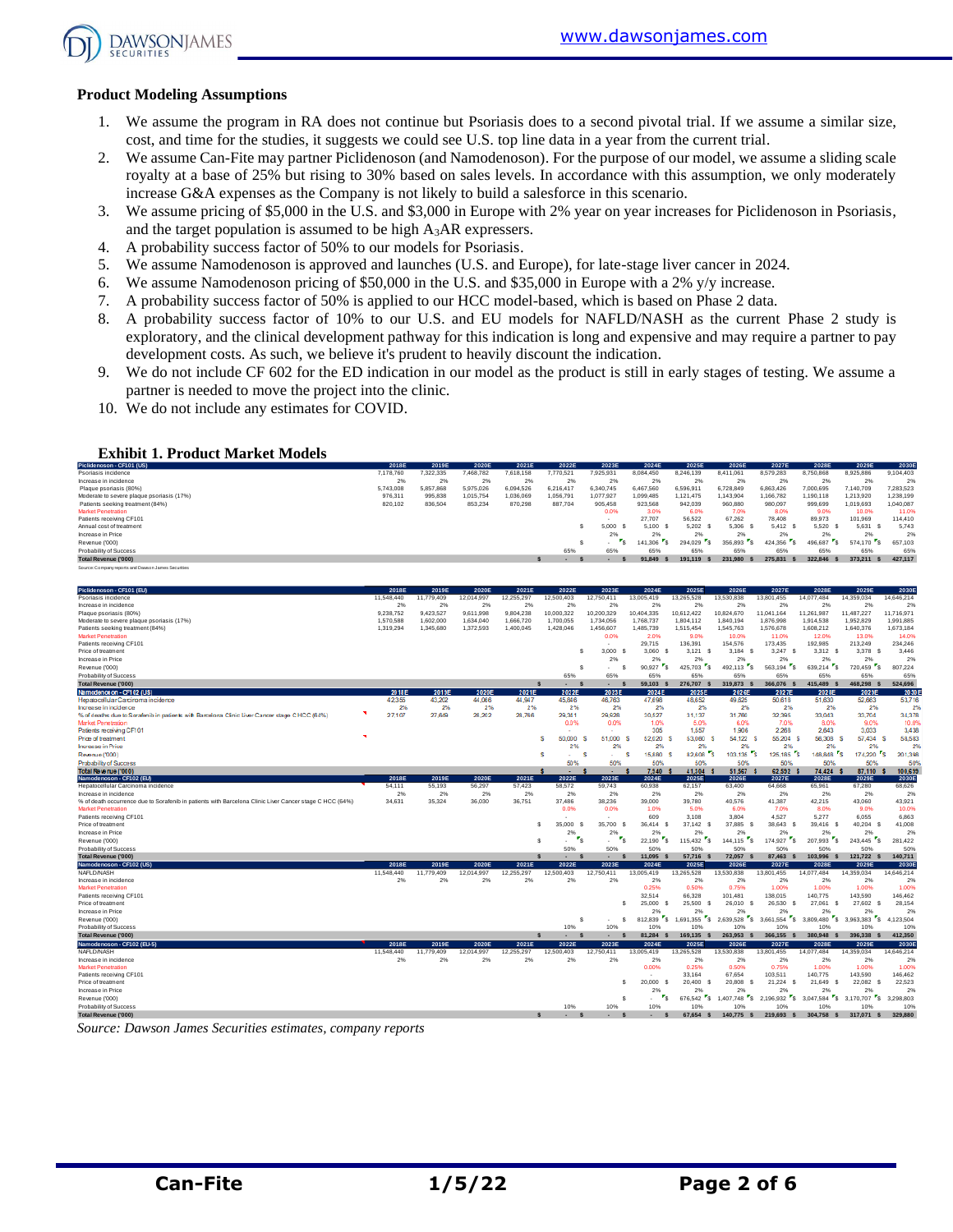

#### **Exhibit 2. Income Statement**

| Can-Fite Biopharma.: Income Statement (\$000)                        |          |           |          |          |         |                          |          |           |           |                          |                          |         |                 |         |         |           |
|----------------------------------------------------------------------|----------|-----------|----------|----------|---------|--------------------------|----------|-----------|-----------|--------------------------|--------------------------|---------|-----------------|---------|---------|-----------|
| .: YE December 31                                                    | 2019A    | 2020A     | 1Q21A    | 2Q21A    | 3Q21A   | 4Q21E                    | 2021E    | 2022E     | 2023E     | 2024E                    | 2025E                    | 2026E   | 2027E           | 2028E   | 2029E   | 2030E     |
| Revenue:                                                             | 2.032    | 763       | 148      | 250      | 252     |                          | 650      |           |           |                          |                          |         |                 |         |         |           |
| Piclidenoson (CF-101), Rheumatoid Arthritis U.S.                     |          |           |          |          |         |                          |          |           |           | $\overline{\phantom{a}}$ | $\overline{\phantom{a}}$ |         | $\sim$          |         | $\sim$  |           |
| Piclidenoson (CF-101), Rheumatoid Arthritis EU                       |          |           |          |          |         |                          |          |           |           |                          | ÷                        |         |                 |         | ÷       |           |
|                                                                      |          |           |          |          |         |                          |          |           |           |                          |                          |         |                 |         |         |           |
| Piclidenoson (CF-101), Psoriasis U.S.                                |          |           |          |          |         |                          |          |           |           | 91,849                   | 191,119                  | 231,980 | 275,831         | 322,846 | 373,211 | 427,117   |
| Piclidenoson (CF-101), Psoriasis EU                                  |          |           |          |          |         |                          |          |           |           | 59,103                   | 276,707                  | 319,873 | 366,076         | 415,489 | 468,298 | 524,696   |
| Namodenoson HCC U.S.                                                 |          |           |          |          |         |                          |          |           |           | 7,940                    | 41,304                   | 51,567  | 62,592          | 74,424  | 87,110  | 100,699   |
| Namodenoson HCC EU                                                   |          |           |          |          |         |                          |          |           |           | 11,095                   | 57,716                   | 72,057  | 87,463          | 103,996 | 121,722 | 140,711   |
| Namodenoson NASH/NAFLD U.S.                                          |          |           |          |          |         |                          |          |           |           | 81.284                   | 169,135                  | 263,953 | 366,155         | 380,948 | 396,338 | 412,350   |
| Namodenoson NASH/NAFLD EU                                            |          |           |          |          |         |                          |          |           |           |                          | 67,654                   | 140,775 | 219.693         | 304,758 | 317,071 | 329,880   |
| <b>Total Product Sales</b>                                           | 2.032    | 763       | 148      | 250      | 252     |                          | 650      |           |           | 158.892                  | 509.130                  | 603.421 | 704.499         | 812,760 | 928,618 | 1.052.512 |
|                                                                      |          |           |          |          |         |                          |          |           |           |                          |                          |         |                 |         |         |           |
| Milestone From Gebro Holdings                                        |          |           |          |          |         |                          |          |           |           |                          |                          |         |                 |         |         |           |
| Piclidenoson (CF-101), Rheumatoid Arthritis U.S.                     |          |           |          |          |         |                          |          |           |           |                          |                          |         |                 |         |         |           |
| <b>Royalty Rate from Global Partnership</b>                          |          |           |          |          |         |                          |          |           |           |                          |                          |         |                 |         |         |           |
| Piclidenoson (CF-101), Rheumatoid Arthritis EU                       |          |           |          |          |         |                          |          |           |           |                          |                          |         |                 |         |         |           |
| Royalty Rate from Global Partnership                                 |          |           |          |          |         |                          |          |           |           |                          |                          |         |                 |         |         |           |
| Piclidenoson (CF-101), Psoriasis U.S.                                |          |           |          |          |         |                          |          |           |           | 22.962                   | 47.780                   | 57,995  | 68,958          | 80.712  | 93,303  | 106,779   |
| <b>Royalty Rate from Global Partnership</b>                          |          |           |          |          |         |                          |          |           |           | 399                      | 17%                      | 189     | 19 <sup>°</sup> | 19%     | 20%     | 20%       |
| Piclidenoson (CF-101), Psoriasis EU                                  |          |           |          |          |         |                          |          |           |           | 22.962                   | 47,780                   | 57,995  | 68,958          | 80,712  | 93,303  | 106,779   |
|                                                                      |          |           |          |          |         |                          |          |           |           |                          |                          |         |                 |         |         |           |
| <b>Royalty Rate from Global Partnership</b>                          |          |           |          |          |         |                          |          |           |           | 39%                      | 17%                      | 18%     | 19%             | 19%     | 20%     | 20%       |
| Namodenoson HCC U.S.                                                 |          |           |          |          |         |                          |          |           |           | 1,985                    | 10,326                   | 12,892  | 15,648          | 18,606  | 21,777  | 25,175    |
| Royalty Rate from Global Partnership                                 |          |           |          |          |         |                          |          |           |           | 25%                      | 25%                      | 25%     | 25%             | 25%     | 25%     | 25%       |
| Namodenoson HCC EU                                                   |          |           |          |          |         |                          |          |           |           | 2,774                    | 14,429                   | 18,014  | 23,615          | 28,079  | 32,865  | 37,992    |
| <b>Royalty Rate from Global Partnership</b>                          |          |           |          |          |         |                          |          |           |           | 25%                      | 25%                      | 25%     | 27%             | 27%     | 27%     | 27%       |
| Namodenoson NASH/NAFLD U.S.                                          |          |           |          |          |         |                          |          |           |           | 20,321                   | 42,284                   | 65,988  | 93,223          | 96,989  | 100,908 | 104,984   |
| <b>Royalty Rate from Global Partnership</b>                          |          |           |          |          |         |                          |          |           |           | 25%                      | 25%                      | 25%     | 25%             | 25%     | 25%     | 25%       |
| Namodenoson NASH/NAFLD EU                                            |          |           |          |          |         |                          |          |           |           |                          | 16,914                   | 35,194  | 54,923          | 76,190  | 79,268  | 82,470    |
|                                                                      |          |           |          |          |         |                          |          |           |           |                          |                          |         |                 |         |         |           |
| <b>Royalty Rate from Global Partnership</b>                          |          |           |          |          |         |                          |          |           |           |                          | 25%                      | 25%     | 25%             | 25%     | 25%     | 25%       |
| Total royalties, collaborative revenue                               |          |           |          |          |         |                          |          |           |           |                          |                          |         |                 |         |         |           |
| <b>Total Revenue</b>                                                 | 2,032    | 763       | 148      | 250      | 252     | . .                      | 650      | .         | - 40      | 71,004                   | 179,512                  | 248,078 | 325,325         | 381,287 | 421,423 | 464,180   |
|                                                                      |          |           |          |          |         |                          |          |           |           |                          |                          |         |                 |         |         |           |
| Expenses:                                                            |          |           |          |          |         |                          |          |           |           |                          |                          |         |                 |         |         |           |
| Partnership Costs including COGS                                     | ٠        | ٠         |          |          |         |                          |          |           | $\sim$    | 7,945                    | 25,457                   | 30,171  | 35,225          | 40,638  | 46,431  | 52,626    |
| %COGS                                                                |          |           |          |          |         |                          |          | 5%        | 5%        | 5%                       | 5%                       | 5%      | 5%              | 5%      | 5%      | 5%        |
| Research and Development                                             | 10,976   | 11,951    | 1.303    | 2,507    | 2.940   |                          | 6,750    | 6,885     | 7,023     | 7.163                    | 7,306                    | 7,453   | 7,602           | 7,754   | 7,909   | 8,067     |
| <b>%R&amp;D</b>                                                      |          |           |          |          |         |                          |          |           |           |                          |                          |         |                 |         |         |           |
|                                                                      |          |           |          |          |         |                          |          |           |           |                          |                          |         |                 |         |         |           |
| General and Administrative                                           | 3,059    | 2,951     | 1,016    | 876      | 818     |                          | 2.710    | 8,000     | 12,000    | 12,600                   | 13,230                   | 13,892  | 14.586          | 15,315  | 16,081  | 16,885    |
| %SG&A                                                                |          |           |          |          |         |                          |          |           |           |                          |                          |         |                 |         |         |           |
|                                                                      |          |           |          |          |         |                          |          |           |           |                          |                          |         |                 |         |         |           |
| <b>Total Expenses</b>                                                | 14.035   | 14.902    | 2,319    | 3.383    | 3,758   | $\sim$                   | 9,460    | 14.885    | 19,023    | 27,708                   | 45,993                   | 51,515  | 57,413          | 63,707  | 70,421  | 77,578    |
| Operating Income (Loss)                                              | (12,003) | (14, 139) | (2, 171) | (3, 133) | (3,506) | $\overline{\phantom{a}}$ | (8, 810) | (14, 885) | (19, 023) | 43,296                   | 133,519                  | 196,563 | 267,913         | 317,580 | 351,002 | 386,602   |
| Finance expenses                                                     | 693      |           |          |          |         |                          |          |           |           |                          |                          |         |                 |         |         |           |
| Finance income                                                       | 3,109    | (304)     | 293      | (86)     | 103     |                          | 310      |           |           |                          |                          |         |                 |         |         |           |
|                                                                      |          |           |          |          |         |                          |          |           |           |                          |                          |         |                 |         |         |           |
| <b>Total Other Income</b>                                            | 2,416    | (304)     | 293      | (86)     | 103     |                          | 310      |           |           |                          |                          |         |                 |         |         |           |
|                                                                      |          |           |          |          |         |                          |          |           |           |                          |                          |         |                 |         |         |           |
| <b>Pretax Income</b>                                                 | (9,587)  | (13, 835) | (1,878)  | (3,047)  | (3,609) | 14.1                     | (9, 120) | (14, 885) | (19,023)  | 43,296                   | 133,519                  | 196,563 | 267,913         | 317,580 | 351,002 | 386,602   |
| Taxes on income                                                      |          |           |          |          |         |                          |          |           |           |                          |                          |         |                 |         |         |           |
| Adjustments arising from translating financial statements of foreign |          | (715)     |          |          |         |                          |          |           |           | 2,165                    | 10,682                   | 23,588  | 66,978          | 95,274  | 112,321 | 131,445   |
| operations                                                           |          |           |          |          |         |                          |          |           |           |                          |                          |         |                 |         |         |           |
| Remeasurement loss from defined benefit plans                        |          |           |          |          |         |                          |          |           |           |                          |                          |         |                 |         |         |           |
| <b>Tax Rate</b>                                                      |          |           |          |          |         |                          |          |           |           | 5%                       |                          | 12%     | 25 <sup>c</sup> |         | 32%     | 34%       |
| <b>GAAP Net Income (Loss)</b>                                        | (9.587)  | (14.443)  | (1,878)  | (3,047)  | (3,609) | . .                      | (9, 120) | (14, 885) | (19,023)  | 43.296                   | 133.519                  | 196.563 | 267,913         | 317,580 | 351,002 | 386,602   |
|                                                                      |          |           |          |          |         |                          |          |           |           |                          |                          |         |                 |         |         |           |
| <b>Total comprehensive loss</b>                                      | (9.587)  | (15, 158) | (1,878)  | (3,047)  | (3,609) | <b>Service</b>           | (9, 120) | (14, 885) | (19,023)  | 45,461                   | 122,838                  | 172,976 | 200,934         | 222,306 | 238.682 | 255,157   |
|                                                                      |          |           |          |          |         |                          |          |           |           |                          |                          |         |                 |         |         |           |
| <b>GAAP-EPS</b>                                                      | (1.77)   | (1.02)    | (0.11)   | (0.16)   | (0.16)  | х.                       | (0.43)   | (0.30)    | (0.38)    | 0.86                     | 2.63                     | 3.86    | 5.24            | 6.19    | 6.82    | 7.48      |
|                                                                      |          |           |          | (0.05)   |         | $\sim$                   | (0.21)   |           | (0.24)    |                          | 1.65                     | 2.41    | 3.28            | 3.87    | 4.26    | 4.67      |
| GAAP-EPS (Dil)                                                       | (1.35)   | (0.48)    | (0.06)   |          | (0.16)  |                          |          | (0.19)    |           | 0.54                     |                          |         |                 |         |         |           |
| Wgtd Avg ADR Shrs (Bas) - '000s                                      | 5,833    | 17,191    | 17,191   | 19,091   | 22,192  | 30,000                   | 22,118   | 50,075    | 50,276    | 50,477                   | 50,679                   | 50,882  | 51,086          | 51,291  | 51,496  | 51,703    |
| Wgtd Avg ADR Shrs (Dil) - '000s                                      | 8.910    | 29,866    | 29,866   | 60,000   | 22,192  | 60,000                   | 43,014   | 80,120    | 80,441    | 80,763                   | 81,087                   | 81,412  | 81,738          | 82,065  | 82.394  | 82,724    |

*Source: Dawson James Securities estimates, company reports*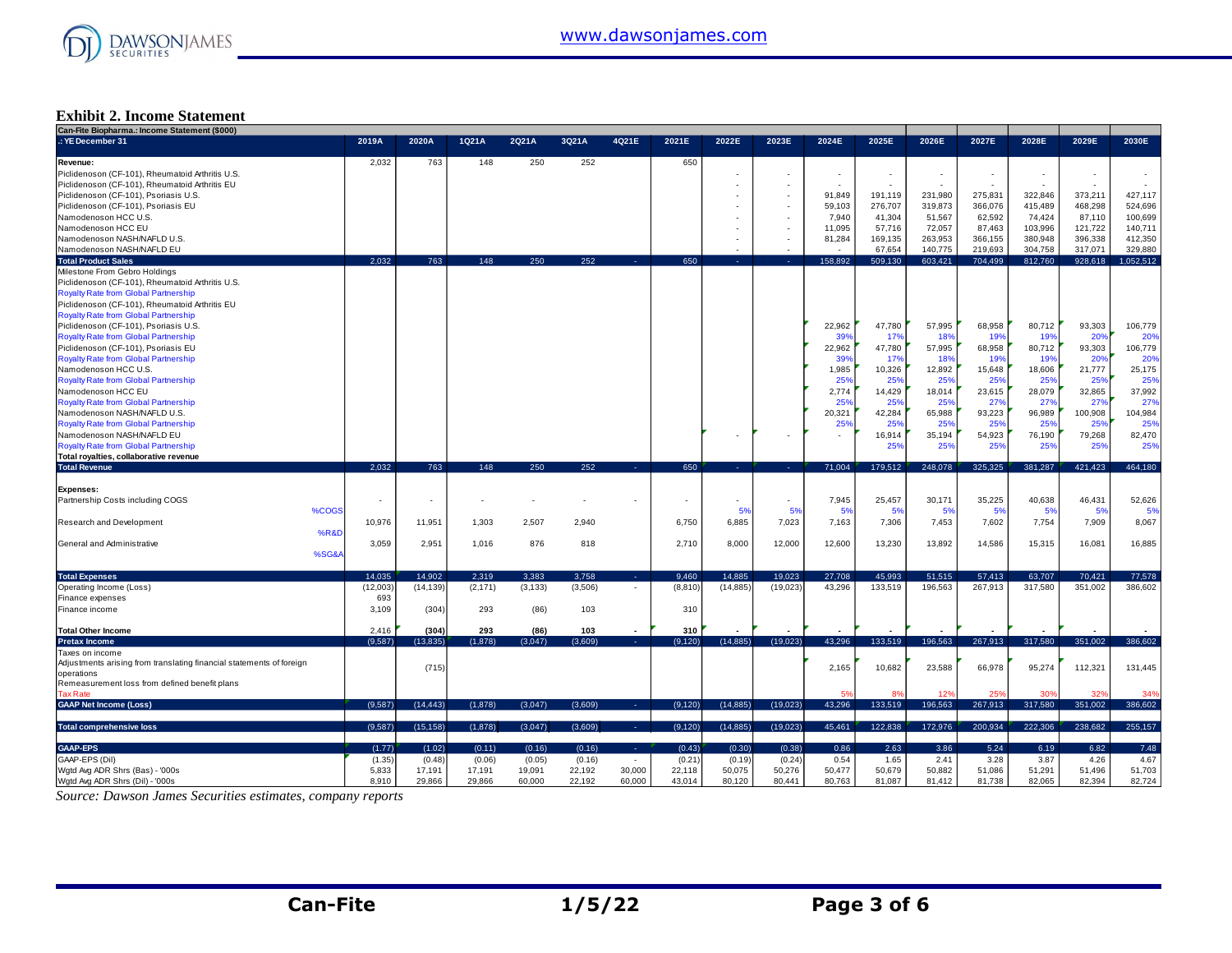

#### **Risk Analysis**

In addition to the typical risks associated with development stage specialty pharmaceutical companies, potential risks specific to Can-Fite are as follows:

**Financial risk.** The Company may need to raise capital in the marketplace, and there can be no assurances that the Company will be able to successfully raise capital and/or do so on favorable terms.

**Clinical and regulatory risk**. Lead products must start and complete clinical trials. Trials may not produce results sufficient for regulatory approval.

**Partnership risk.** Can-Fite may seek partnerships for clinical development support and commercialization. We have no specific knowledge of any discussions with possible partners today, and there can be no assurances that the Company will be able to secure a favorable partnership.

**Commercial risk.** There are no assurances that the Company will be able to secure favorable pricing, commercially launch products, and achieve significant market share to become profitable.

**Legal and intellectual property risk.** The Company may have to defend its patents and technical know-how, and there can be no assurances that the patents will not be infringed or will be held as valid if challenged, and or that the Company may infringe on third parties' patents.

#### **Important Disclosures:**

#### **Price Chart:**



Price target and rating changes over the past three years:

Initiated – Buy – December 13, 2018 – Price Target \$7

Update – Buy – March 26, 2019 – Price Target \$6

Update – Buy – May 21, 2019 – Price Target \$9 (adjusted down after reverse stock split).

- Update Buy August 7, 2019 Price Target \$9
- Update Buy September 11, 2019 Price Target \$9
- Update Buy September 18, 2019 Price Target \$9
- Update Buy September 23, 2019 Price Target \$9
- Update Buy October 15, 2019 Price Target \$9
- Update Buy October 31, 2019 Price Target \$9 Update – Buy – November 4, 2019 – Price Target \$9
- Update Buy December 2, 2019 Price Target \$9
- Update Buy December 11, 2019 Price Target \$9
- Update Buy February 3, 2020 Price Target \$9
- Update Buy February 19, 2020 Price Target \$9
- Update Buy March 5, 2020 Price Target \$9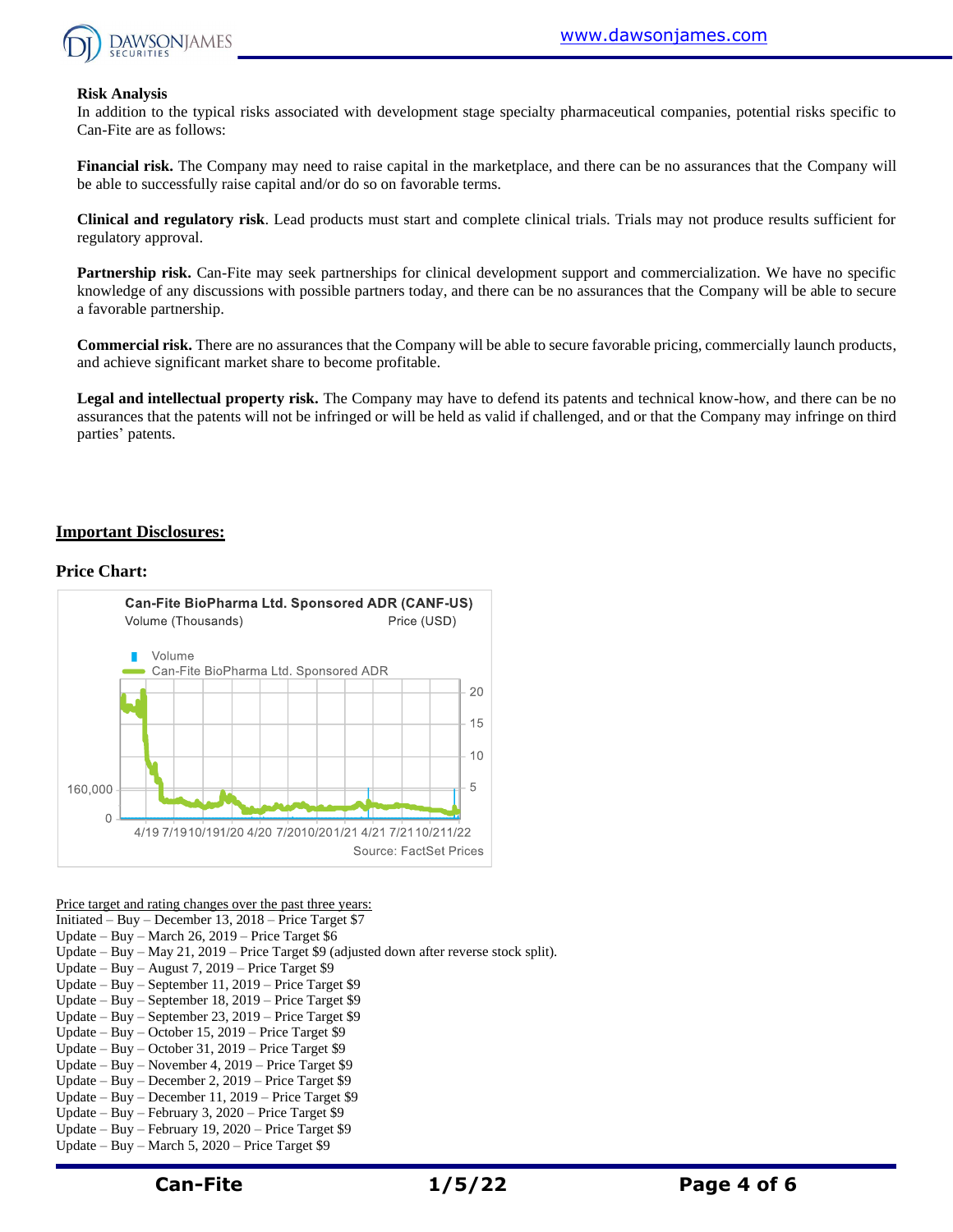

Update – Buy – April 13, 2020 – Price Target \$9 Update – Buy – April 20, 2020 – Price Target \$9 Update – Buy – May 19, 2020 – Price Target \$9 Update – Buy – June 1, 2020 – Price Target \$9 Update – Buy – June 9, 2020 – Price Target \$9 PT Change – Buy – June 10, 2020 – Price Target lowered from \$9 to \$7.0 Update – Buy – June 30, 2020 – Price Target \$7 Update – Buy – July 30, 2020 – Price Target \$7 Update – Buy – August 31, 2020 – Price Target \$7 PT Change – Buy – October 6, 2020 – Price Target \$5 Update – Buy – November 16, 2020 – Price Target \$5 Update – Buy – December 1, 2020 – Price Target \$5 Update – Buy – January 25, 2021 – Price Target  $$5$ Update – Buy – February 23, 2021 – Price Target  $$5$ Update – Buy – March 5, 2021 – Price Target \$5 Update – Buy – March 29, 2021 – Price Target \$5 Update – Buy – April 22, 2021 – Price Target \$5 Update – Buy – April 29, 2021 – Price Target \$5 Update – Buy – May 27, 2021 – Price Target  $$5$ Update – Buy – June 4, 2021 – Price Target \$5 Update – Buy – July 8,  $2021$  – Price Target \$5 Update – Buy – August 27, 2021 – Price Target  $$5$ Update – Buy – December 7, 2021 – Price Target \$5 Update – Buy – December 20, 2021 – Price Target \$5 Update – Buy – January 5, 2022 – Price Target \$5

Dawson James Securities, Inc. (the "Firm") is a member of the Financial Industry Regulatory Authority ("FINRA") and the Securities Investor Protection Corporation ("SIPC").

The Firm does not make a market in the securities of the subject Company (s). The Firm has NOT engaged in investment banking relationships with CANF in the prior twelve months, as a manager or co-manager of a public offering and has NOT received compensation resulting from those relationships. The Firm may seek compensation for investment banking services in the future from the subject Company (s). The Firm has NOT received other compensation from the subject Company (s) in the last 12 months for services unrelated to managing or co-managing of a public offering.

Neither the research analyst(s) whose name appears on this report nor any member of his (their) household is an officer, director or advisory board member of these companies. The Firm and/or its directors and employees may own securities of the Company (s) in this report and may increase or decrease holdings in the future. As of December 31, 2021, the Firm as a whole did not beneficially own 1% or more of any class of common equity securities of the subject company(s) of this report. The Firm, its officers, directors, analysts or employees may affect transactions in and have long or short positions in the securities (or options or warrants related to those securities) of the Company (s) subject to this report. The Firm may affect transactions as principal or agent in those securities.

Analysts receive no direct compensation in connection with the Firm's investment banking business. All Firm employees, including the analyst(s) responsible for preparing this report, may be eligible to receive non-product or service-specific monetary bonus compensation that is based upon various factors, including total revenues of the Firm and its affiliates as well as a portion of the proceeds from a broad pool of investment vehicles consisting of components of the compensation generated by investment banking activities, including but not limited to shares of stock and/or warrants, which may or may not include the securities referenced in this report.

Although the statements in this report have been obtained from and are based upon recognized statistical services, issuer reports or communications, or other sources that the Firm believes to be reliable, we cannot guarantee their accuracy. All opinions and estimates included in this report constitute the analyst's judgment as of the date of this report and are subject to change without notice.

### **Information about risks can be found in the "RISK ANALYSIS" sections of this report.**